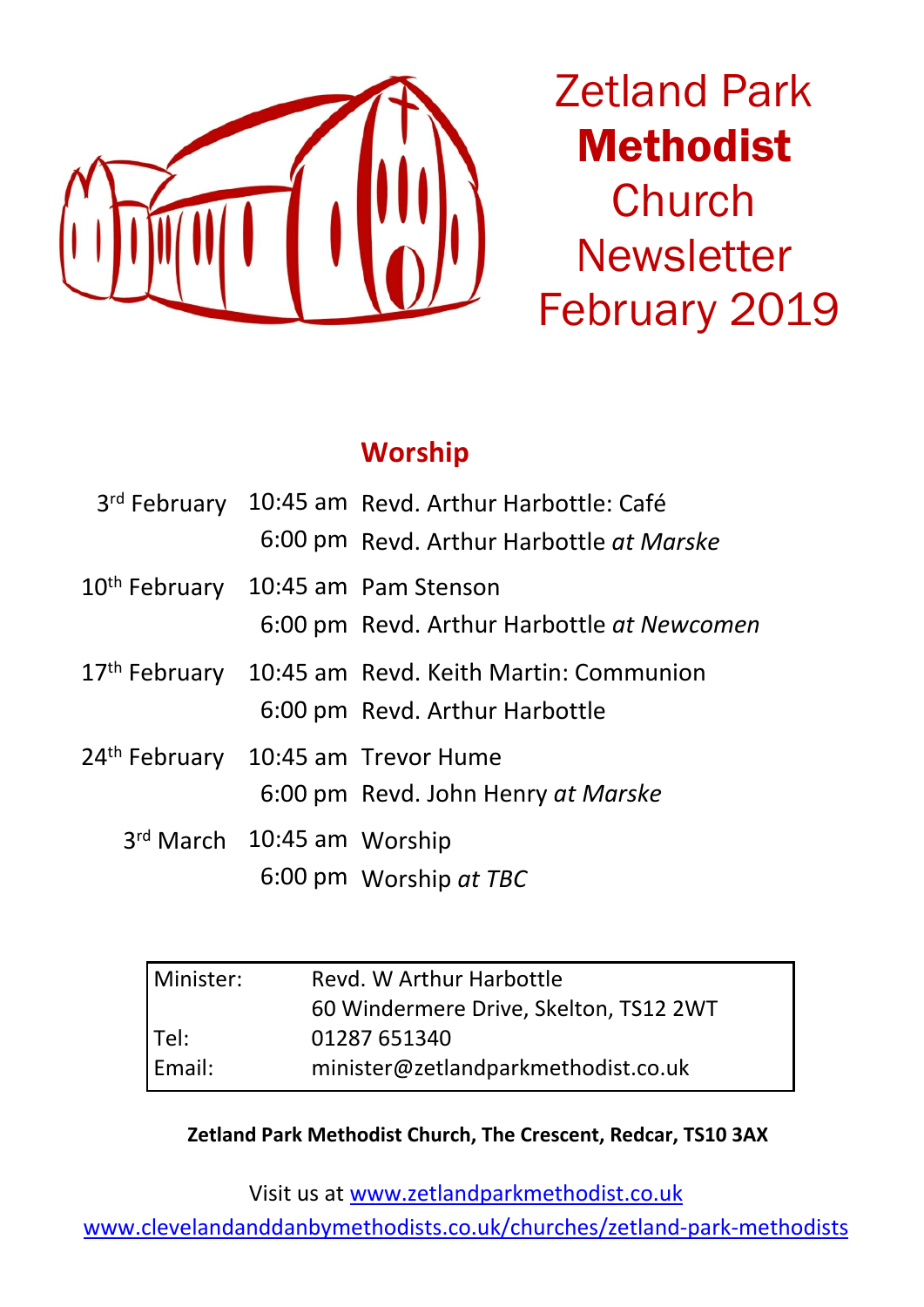**Cleveland and Danby Methodist Circuit** 

# **Circuit Missions** Weekend

led by

# **Margaret & (Revd) Colin Gardner**

**Mission Partners who worked for the** Methodist Church in The Gambia

Friday 15th March, 7-15 pm at Glaisdale Head Chapel

Saturday 16th March, 2 - 4 pm **Zetland Park Methodist Church** 

Colin will also be leading worship at Guisborough on Sunday morning.

Everyone welcome to each event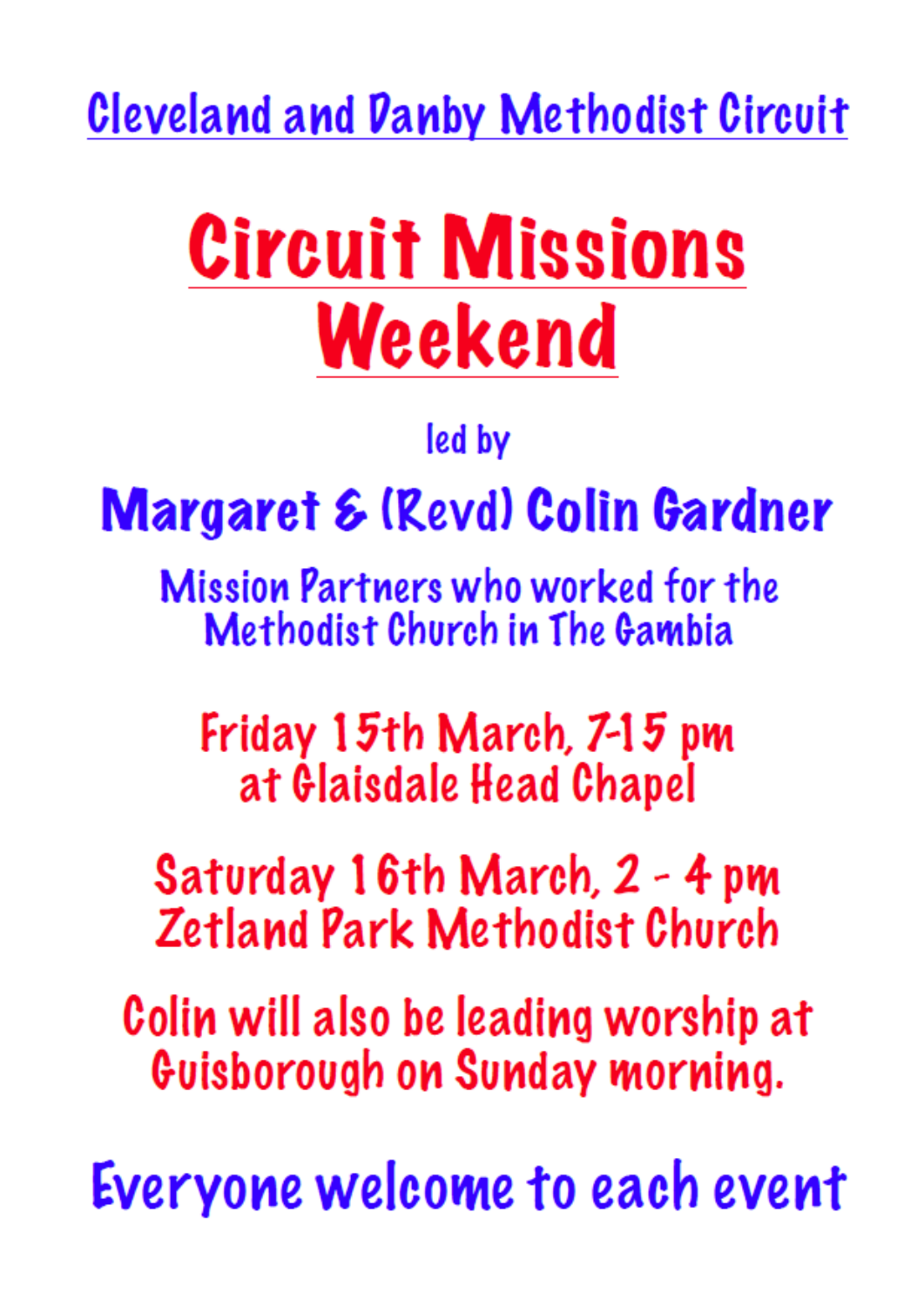## **ECG North East Event**

Saturday June 8th, 10-30 am to 4 pm. at Chester-le-Street Methodist Church A Celebration and Workshops on the theme of

# **"Thy Kingdom Come"**

Free entry but tickets required, obtainable from [https://www.eventbrite.com/e/ecg-in-the-north-east-tickets-](https://www.eventbrite.com/e/ecg-in-the-north-east-tickets-49174354819)[49174354819](https://www.eventbrite.com/e/ecg-in-the-north-east-tickets-49174354819)

**Redcar Preachers' Monthly Bible Study** For Local Preachers and other interested people 7.30 - 9 p.m. at 14 Ely Crescent



Luke 13-15 February 28<sup>th</sup> Led by June Luke 19 & 24 March  $21<sup>st</sup>$  Led by Arthur

## **FRIDAY @ TEN**

The next prayer meetings will be at 10am on:

February 22nd

Come and join us and enjoy a cuppa!

#### **Fellowship**

The Wednesday Fellowship will not meet again until after Easter.

We are keeping in touch in other ways until then. Sandra